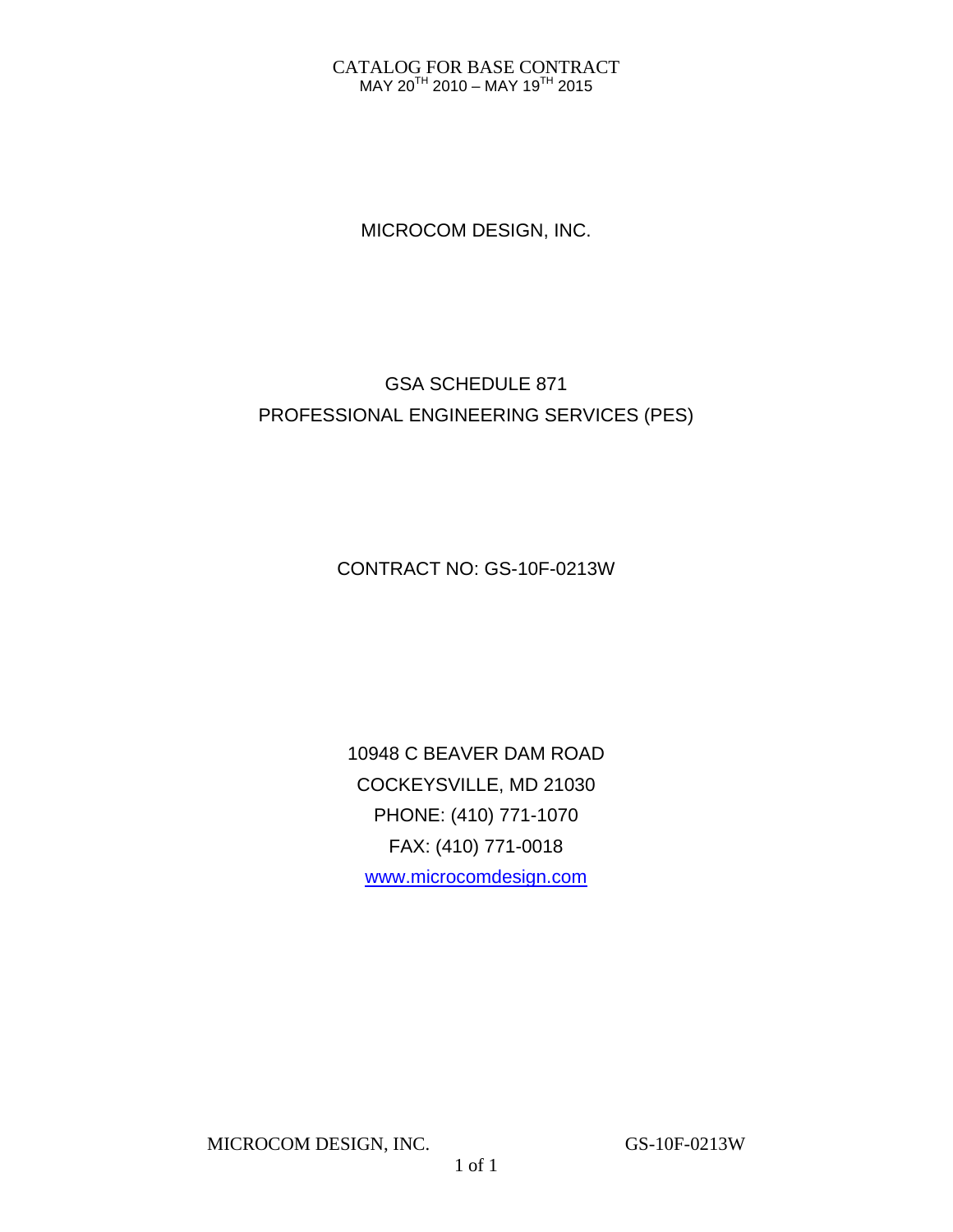# CATALOG FOR BASE CONTRACT MAY 20<sup>TH</sup> 2010 – MAY 19<sup>TH</sup> 2015

# TABLE OF CONTENTS

| 871-1 STRATEGIC PLANNING FOR TECHNOLOGY PROGRAMS/ACTIVITIES 5 |  |
|---------------------------------------------------------------|--|
| 871-2 CONCEPT DEVELOPMENT AND REQUIREMENTS ANALYSIS  5        |  |
| 871-3 SYSTEM DESIGN, ENGINEERING AND INTEGRATION 5            |  |
|                                                               |  |
|                                                               |  |
|                                                               |  |
|                                                               |  |
|                                                               |  |
|                                                               |  |
|                                                               |  |
|                                                               |  |
|                                                               |  |
|                                                               |  |
|                                                               |  |
|                                                               |  |
|                                                               |  |
|                                                               |  |
|                                                               |  |
|                                                               |  |
|                                                               |  |
|                                                               |  |
|                                                               |  |
|                                                               |  |
|                                                               |  |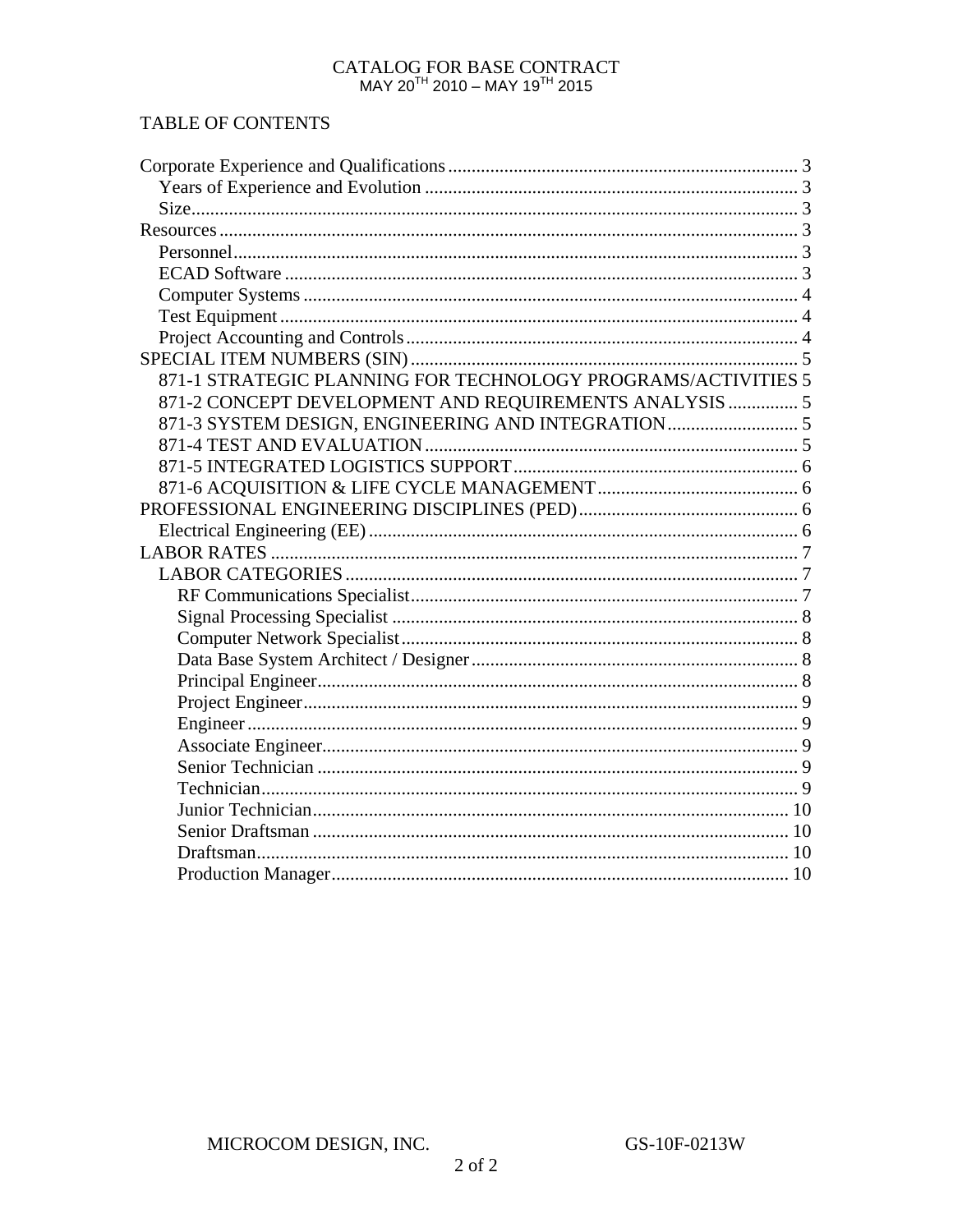# **Corporate Experience and Qualifications**

### **Years of Experience and Evolution**

Microcom Design, Inc. was founded in 1974. We now have 35 years experience.

Microcom started with two electrical engineers and one electronic technician. Areas of expertise are radio communication (satellite to broadcast), microprocessor systems, sensors, medical equipment, electromechanical design (motors), control systems, data base computer systems, computer networks, custom computer software, fiber optics, remote power systems, and instrumentation systems.

Microcom started as a custom engineering design business (1974), added custom production (1988), and in 2002 added an Environmental IT product line. Microcom has retained some of the same clients for 20 years or more.

Prior to 2002 Microcom's customers were private US companies. In 2009 1/4 of our business was US Federal derived and 1/6 was International.

### **Size**

33 Employees with numerous supporting suppliers and 3 subcontractors. 12,750 square feet of leased space. The recently renewed lease (5 years) will add 2000 square feet. Business volume over the last three years has averaged about \$6M per year.

# **Resources**

### **Personnel**

- 9 Degreed engineers in either electrical or computer science
- 4 Advanced engineering technicians
- 8 Electronic test technicians
- 2 CAD Technicians
- 4 Financial, administrative and materials support staff

Adding 1 Web-Internet specialist June 2010.

### **ECAD Software**

Solid Works, Mathcad, Visim, Orcad, Integrated Microprocessor Software development Platforms (Keil and others), EZNEC (antenna design) and Eagleware (RF circuit design).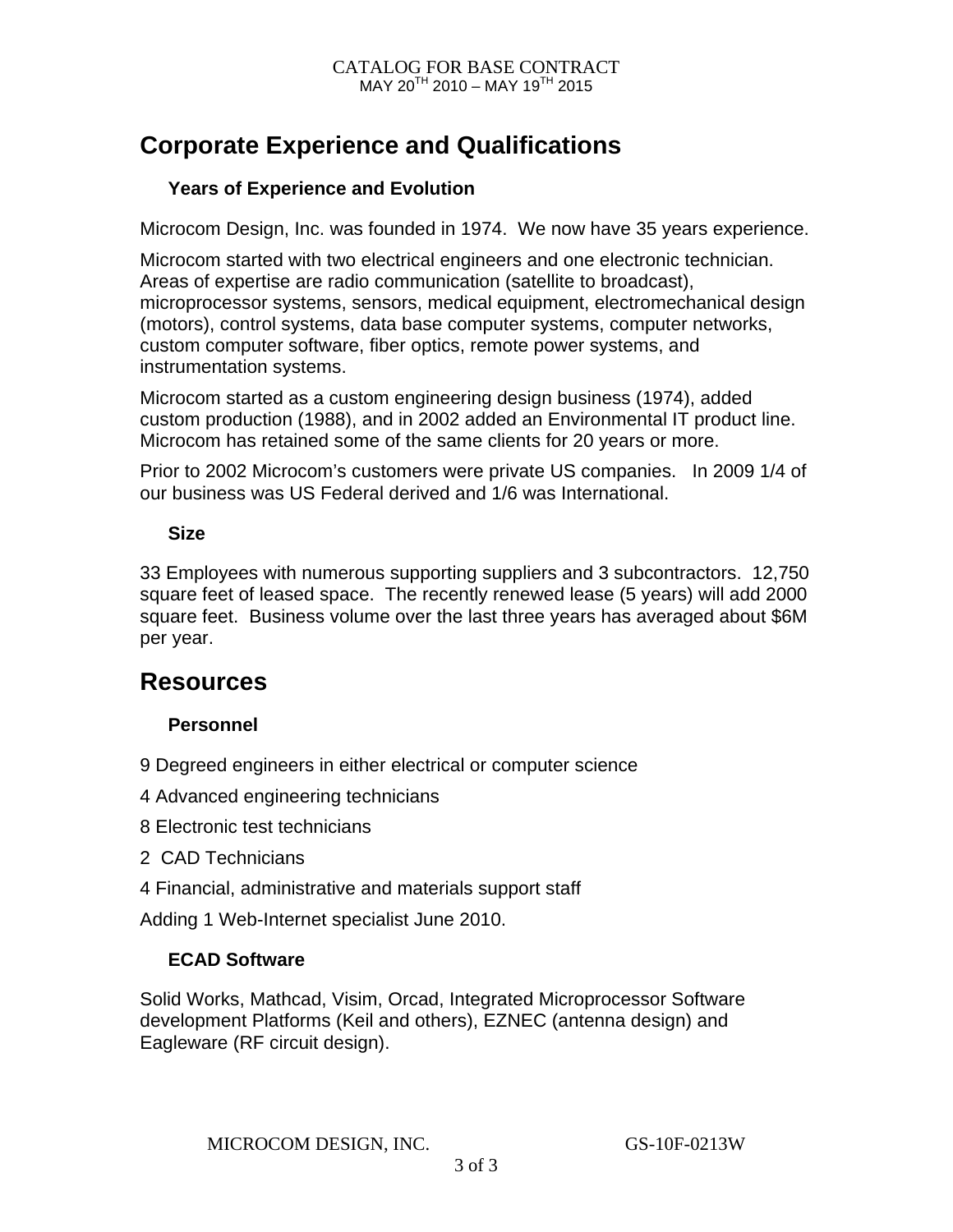#### **Computer Systems**

All engineers are equipped with Lap Top Computers and all remaining staff has Desk Tops PCs. All are networked to the Microcom Computer system, which provides backup and repository for document exchange and document control. All project reports and design documentation are stored with backup on this network.

#### **Test Equipment**

Each engineer and most of the technicians have in their offices or work stations complete basic electronic test equipment. In addition there are 4 sets of Radio Frequency Test Equipment. Microcom owns four environmental test chambers and one radio frequency screen room.

Two GOES Satellite Direct Receive Systems, three GOES uplink test fixtures, and DOMSAT Ku band receive system at Microcom allow support of satellite communication engineering.

### **Project Accounting and Controls**

Project Accounting is Microcom Office (Which is a Sequel Server Application) that manages the following company project components:

Labor **Materials Suppliers** Purchase orders Customer Orders **Documentation** All employees have access to Microcom Office

COMPANY INFORMATION: Microcom Design, Inc. 10948 C Beaver Dam Road Cockeysville, MD 21030 Phone: (410) 771-1070 Fax: (410) 771-0018 www.microcomdesign.com POC: Duane Preble, Vice President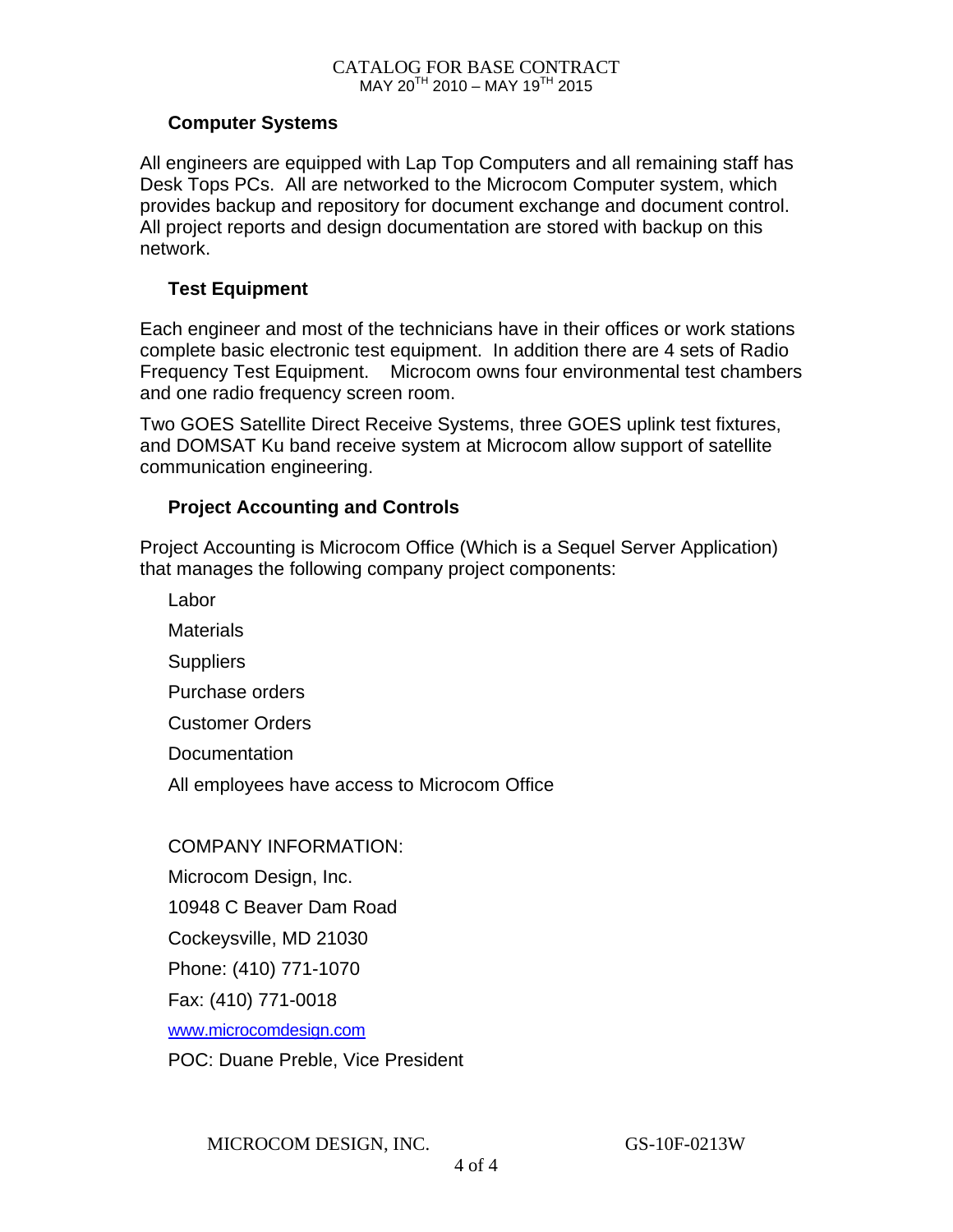# **SPECIAL ITEM NUMBERS (SIN)**

Contracts under the PES schedule provide engineering solutions through six Special Item Numbers (SINs). These SINs comprise the distinct phases of an engineering project. Microcom's contract includes the following SINs.

### **871-1 STRATEGIC PLANNING FOR TECHNOLOGY PROGRAMS/ACTIVITIES**

Services required under this SIN involve the definition and interpretation of highlevel organizational engineering performance requirements such as projects, systems, missions, etc., and the objectives and approaches to their achievement. Typical associated tasks include, but are not limited to an analysis of mission, program goals and objectives, requirements analysis, organizational performance assessment, special studies and analysis, training, privatization and outsourcing.

### **871-2 CONCEPT DEVELOPMENT AND REQUIREMENTS ANALYSIS**

Services required under this SIN involve abstract or concept studies and analysis, requirements definition, preliminary planning, the evaluation of alternative technical approaches and associated costs for the development or enhancement of high level general performance specifications of a system, project, mission or activity. Typical associated tasks include, but are not limited to requirements analysis, cost/cost-performance trade-off analysis, feasibility analysis, regulatory compliance support, technology conceptual designs, training, privatization and outsourcing.

# **871-3 SYSTEM DESIGN, ENGINEERING AND INTEGRATION**

Services required under this SIN involve the translation of a system (or subsystem, program, project, activity) concept into a preliminary and detailed design (engineering plans and specifications), performing risk identification/analysis/mitigation, trace ability, and then integrating the various components to produce a working prototype or model of the system. Typical associated tasks include, but are not limited to computer-aided design, design studies and analysis, high level detailed specification preparation, configuration management and document control, fabrication, assembly and simulation, modeling, training, privatization and outsourcing.

# **871-4 TEST AND EVALUATION**

Services required under this SIN involve the application of various techniques demonstrating that a prototype system (subsystem, program, project or activity) performs in accordance with the objectives outlined in the original design. Typical associated tasks include but are not limited to testing or a prototype and first article(s) testing, environmental testing, independent verification and validation, reverse engineering, simulation and modeling (to test the feasibility of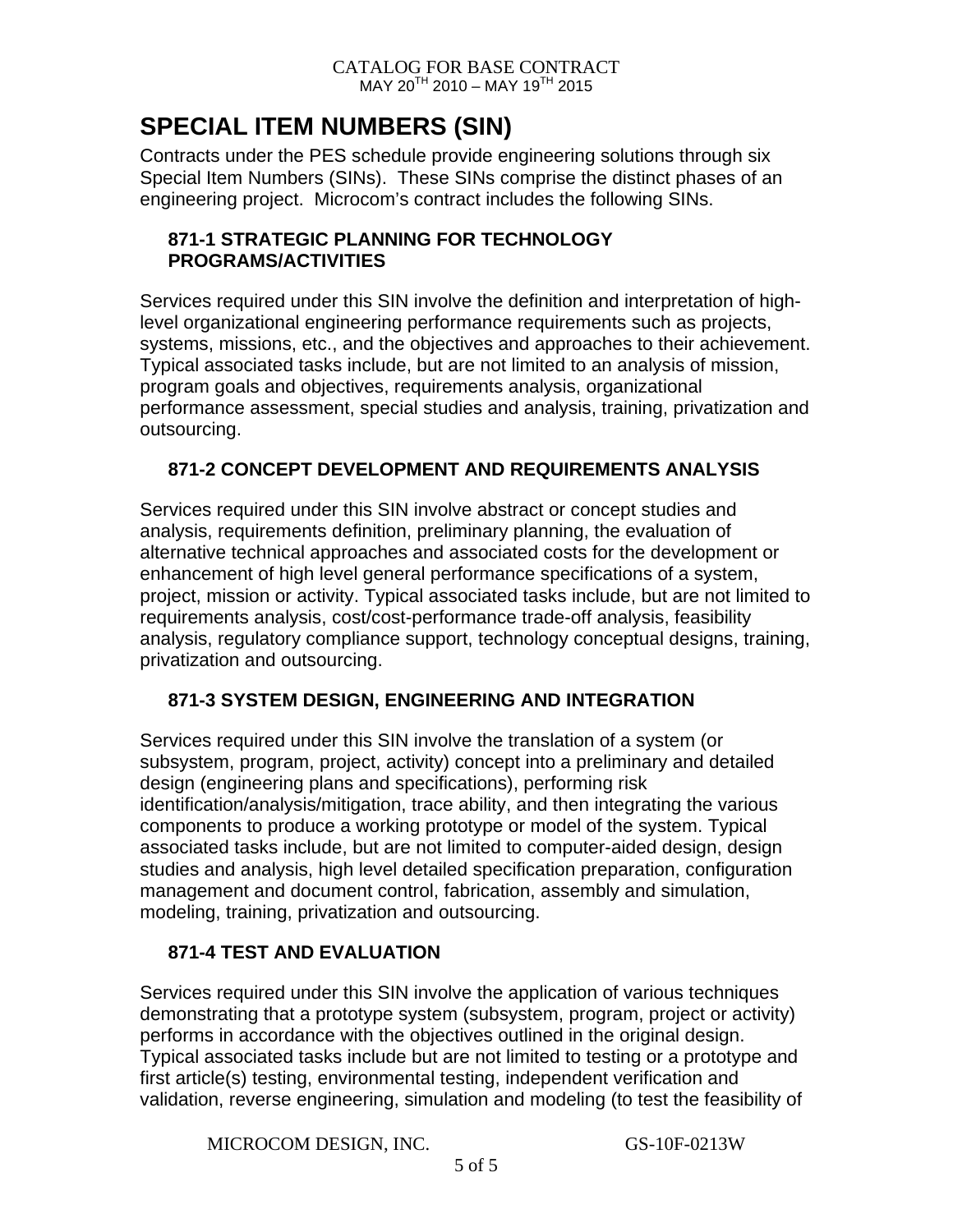#### CATALOG FOR BASE CONTRACT  $MAY 20^{TH} 2010 - MAY 19^{TH} 2015$

a concept), system safety, quality assurance, physical testing of the product or system, training, privatization and outsourcing.

### **871-5 INTEGRATED LOGISTICS SUPPORT**

Services required under this SIN involve analysis, planning and detailed design of all engineering-specific logistics support including material goods, personnel, operational maintenance and repair of systems throughout their life cycles. Typical associated tasks include but are not limited to ergonomic/human performance analysis, feasibility analysis, logistics planning, requirements determination, policy standards/procedures development, long-term reliability and maintainability, training, privatization and outsourcing.

### **871-6 ACQUISITION & LIFE CYCLE MANAGEMENT**

Services required under this SIN involve all of the planning, budgetary, contract and systems/program management functions required to procure and or/produce, render operational and provide life cycle support (maintenance, repair, supplies, engineering specific logistics) to (technology based) systems, activities, subsystems, projects, etc. Typical associated tasks include, but are not limited to operation and maintenance, program/project management, technology transfer/insertion, training and consulting. Example: During this stage the actual manufacturing, launch, and performance monitoring of the navigation satellite will be assisted through project management, configuration management, reliability analysis, engineering retrofit improvements and similar functions. Contractors are awarded one or more of the following primary engineering disciplines (PEDs) under this Special Item Number: Electrical Engineering (EE).

# **PROFESSIONAL ENGINEERING DISCIPLINES (PED)**

Microcom provides professional engineering services for Electrical Engineering (EE)

# **Electrical Engineering (EE)**

Electrical engineering includes planning, design, development, evaluation, and operation of electrical principals, models and processes. It includes but its not limited to the design, fabrication, measurement and operation of electrical devices, equipment and systems (e.g., signal processing, telecommunications, sensors, microwave and image processing, energy systems and control, satellites, fiber optics and GOES Data Collections Systems.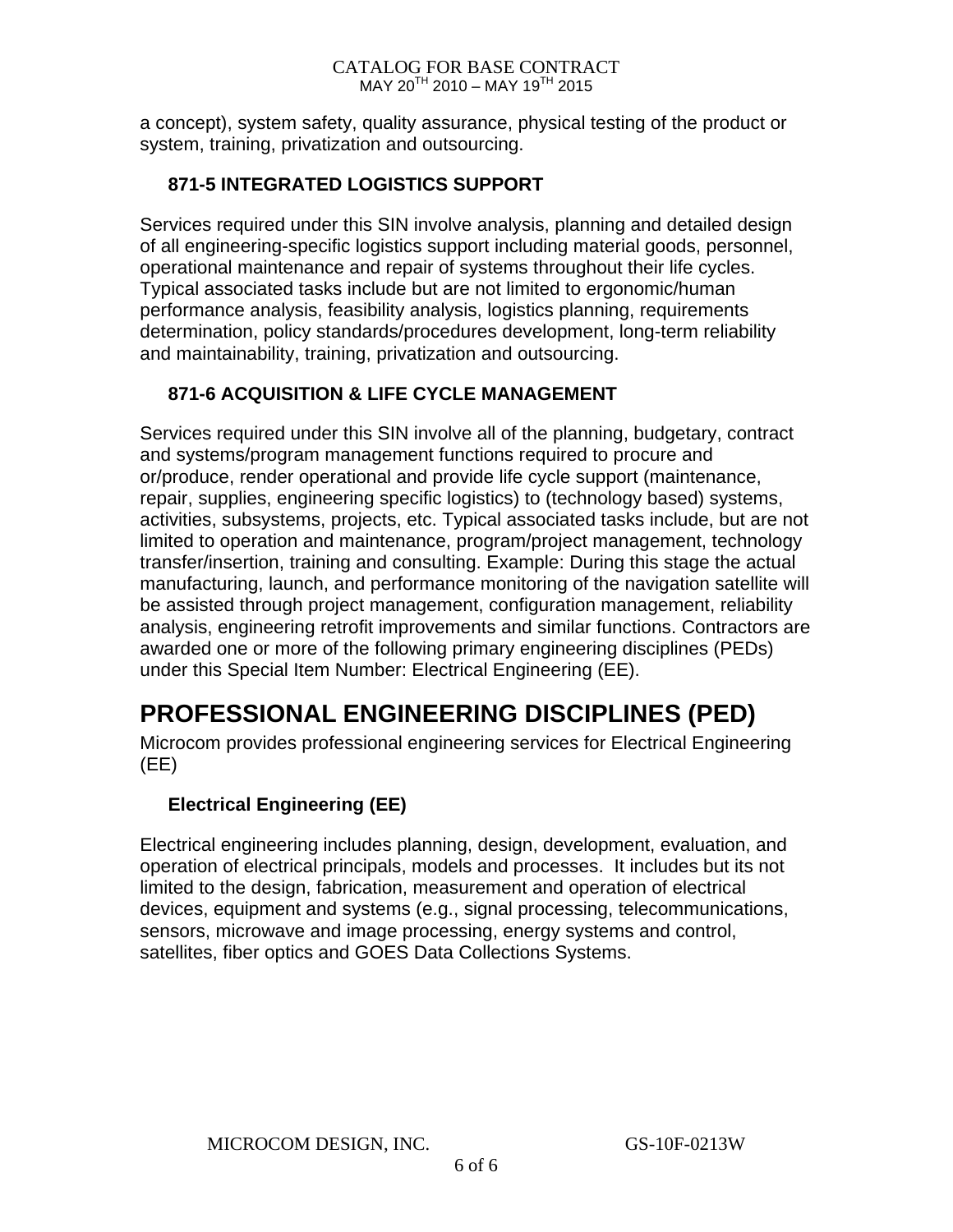#### CATALOG FOR BASE CONTRACT MAY 20<sup>TH</sup> 2010 – MAY 19<sup>TH</sup> 2015

# **LABOR RATES**

| Category                                   | <b>GSA PRICE (including IFF)</b> |
|--------------------------------------------|----------------------------------|
| <b>RF Communications system Specialist</b> | \$132.48                         |
| Signal Processing Specialist               | \$132.48                         |
| <b>Computer Network Specialist</b>         | \$122.12                         |
| Data Base System Architect / Designer      | \$132.48                         |
| Principal Engineer                         | \$93.60                          |
| <b>Project Engineer</b>                    | \$83.28                          |
| Engineer                                   | \$70.08                          |
| Associate Engineer                         | \$62.64                          |
| Senior Technician**                        | \$54.48                          |
| Technician**                               | \$44.64                          |
| Junior Technician**                        | \$39.60                          |
| Senior Draftsman**                         | \$60.48                          |
| Draftsman**                                | \$44.16                          |
| <b>Production Manager</b>                  | \$62.40                          |

| <b>SCA Matrix</b>                              |                                  |                   |  |
|------------------------------------------------|----------------------------------|-------------------|--|
| <b>SCA Eligible Contract Labor</b><br>Category | <b>SCA Equivalent Code Title</b> | <b>WD Number:</b> |  |
| Senior Technician                              | 30086 Engineering Tech V         | 05-2247           |  |
| Technician                                     | 30084 Engineering Tech III       | 05-2247           |  |
| Junior Technician                              | 30081 Engineering Tech I         | 05-2247           |  |
| Senior Draftsman                               | 30064 Drafter / CAD Operator IV  | 05-2247           |  |
| Draftsman                                      | 30062 Drafter / CAD Operator II  | 05-2247           |  |

# **LABOR CATEGORIES**

### **RF Communications Specialist**

Designs and analyzes Radio Frequency communications systems. Frequency ranges covered are HF to Microwave. Uses a range of CAD tools for link budgets, impedance matching, antenna design, modulation, demodulation, frequency synthesis and coding. Independently organizes jobs into tasks that may be assigned to others. Writes and presents documents on work results.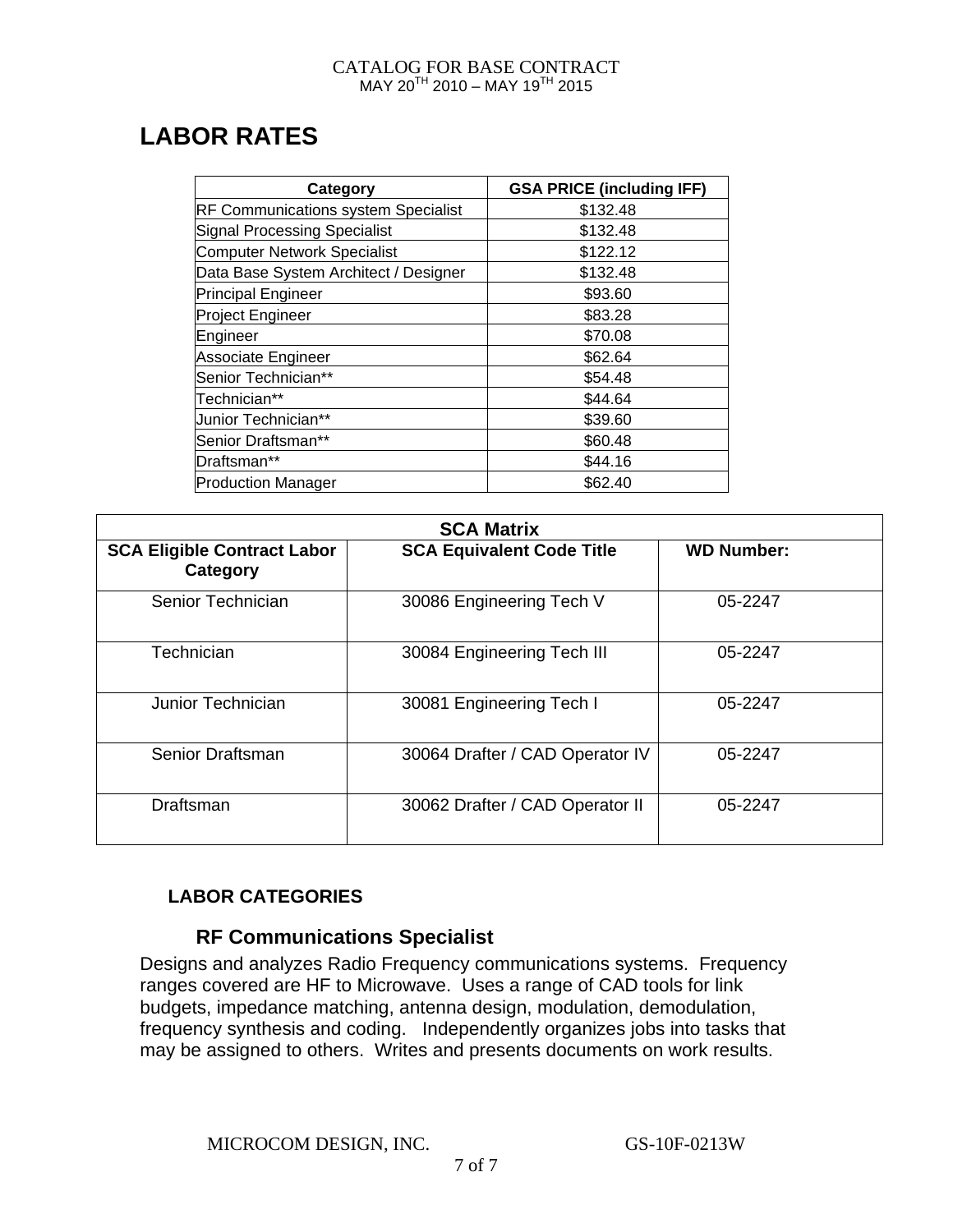Education / Experience required: Minimum BS in engineering with 10 years experience. MS plus 5 years experience may be substituted for 10 years experience.

### **Signal Processing Specialist**

Designs and analyzes signal processing systems. Works with a wide range of tools for Digital Signal Processing (DSP) development that are applied to specialized DSP and gate array chips. Constructs digital down conversion, filtering, demodulation, and decoding software. Applies methods of signal combination and noise cancellation to enhance signal to noise ratio and improve the reliability of information recovery.

Education / Experience required: Minimum BS in Engineering with 10 years experience. MS plus 5 years experience may be substituted for 10 years experience.

# **Computer Network Specialist**

This specialist is responsible for the design and operation of large systems based on networked computers. These computers may be on either or both Local Networks (LAN) or Wide Area Networks (WAN). The WAN element maybe private via VPN or may also have public interface elements.

Minimum of a BS in Engineering, Mathematics, and Computer Science with further specialized experience and / or education is required. Five years of experience or more is required. Please note that this is different from other specialist where 10 years of experience is required. The reason is that the types of networks we are using have begun widespread use only 5 or 6 years ago.

# **Data Base System Architect / Designer**

This specialist must be familiar with data base designs using either MSSQL or Oracle. Both real time and archive operational capability is required. Of particular emphasis is knowledge and experience in high reliability multiple node systems. Communications between these nodes may be local or remote. He has substantial capability on all system facets such as data base schemas and replication.

Minimum of a BS degree in Engineering, Mathematics, and Computer Science with further specialized experience and / or education is required. Ten years of experience is required.

# **Principal Engineer**

A principal engineer is responsible for administrative and financial responsibility to projects or groups of related projects. He manages the interaction with customer requirements and expectation. These are interpreted working requirements and performance specifications. He must also be able to perform the duties of a project or senior engineer.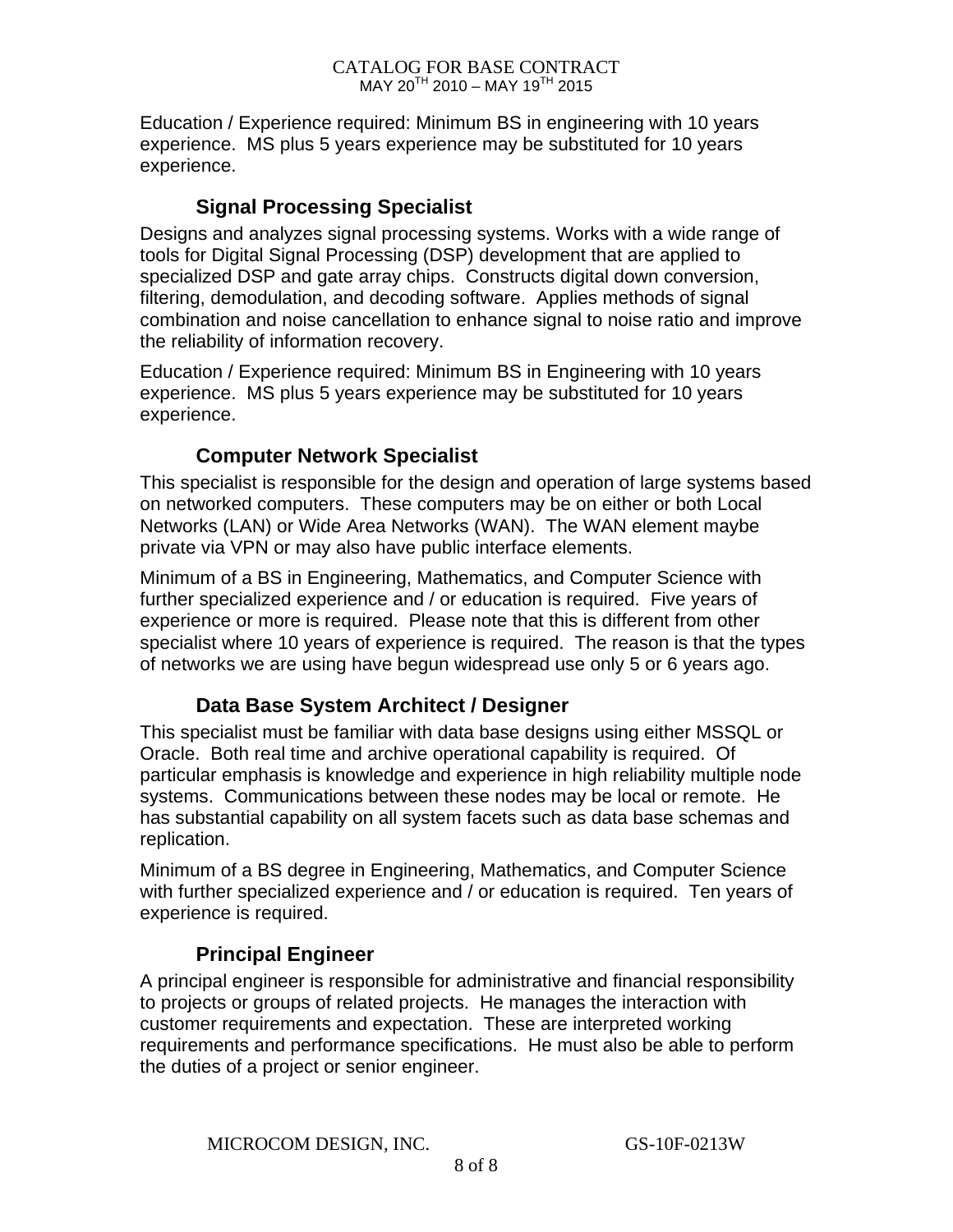Education / Experience required: Minimum BS in Engineering with 10 years experience. MS plus 5 years experience may be substituted for 10 years experience.

### **Project Engineer**

The project engineer manages and performs necessary hardware and software designs required to execute a design based on a written set of requirements and specifications. He designs and executes tests to validate the design performance. Design and production documents are generated to bring a design to production or field application.

Education / Experience required: Minimum BS with 5 years experience. MS may be substituted for 5 years experience.

# **Engineer**

Creates designs and analyses for electronics and computer systems with the assistance of higher-level engineers. Applies a range of CAD and software development tools to create hardware and software designs to meet design requirements and performance specifications.

Education / Experience required: Minimum Technical BS degree.

# **Associate Engineer**

Independently builds designs that are generated by others. Independently determines the functionality of the bread or brass boards. Independently generates test procedures to verify performance. Analyses and devises best methods for production and test. Works with others to evolve designs.

Education / Experience required: Minimum 2 year technical degree or equivalent Military training. Two years experience.

# **Senior Technician**

Independently builds, analyses, and tests engineering designs and production test fixtures. Performs independent on site work. Uses various design verification tools. Supervises others on various tasks. Writes and verifies testing procedures. Verifies QA actions and assure objectives are met.

Education / Experience required: Minimum 2 year technical degree or equivalent Military training. Five years experience.

# **Technician**

Builds and analyses designs of electronic and electrical systems. Works with other engineers and technicians to create reproducible designs. Designs and performs various functional tests.

Education / Experience required: Minimum 2 year experience as junior technician. HS graduation or equivalent required.